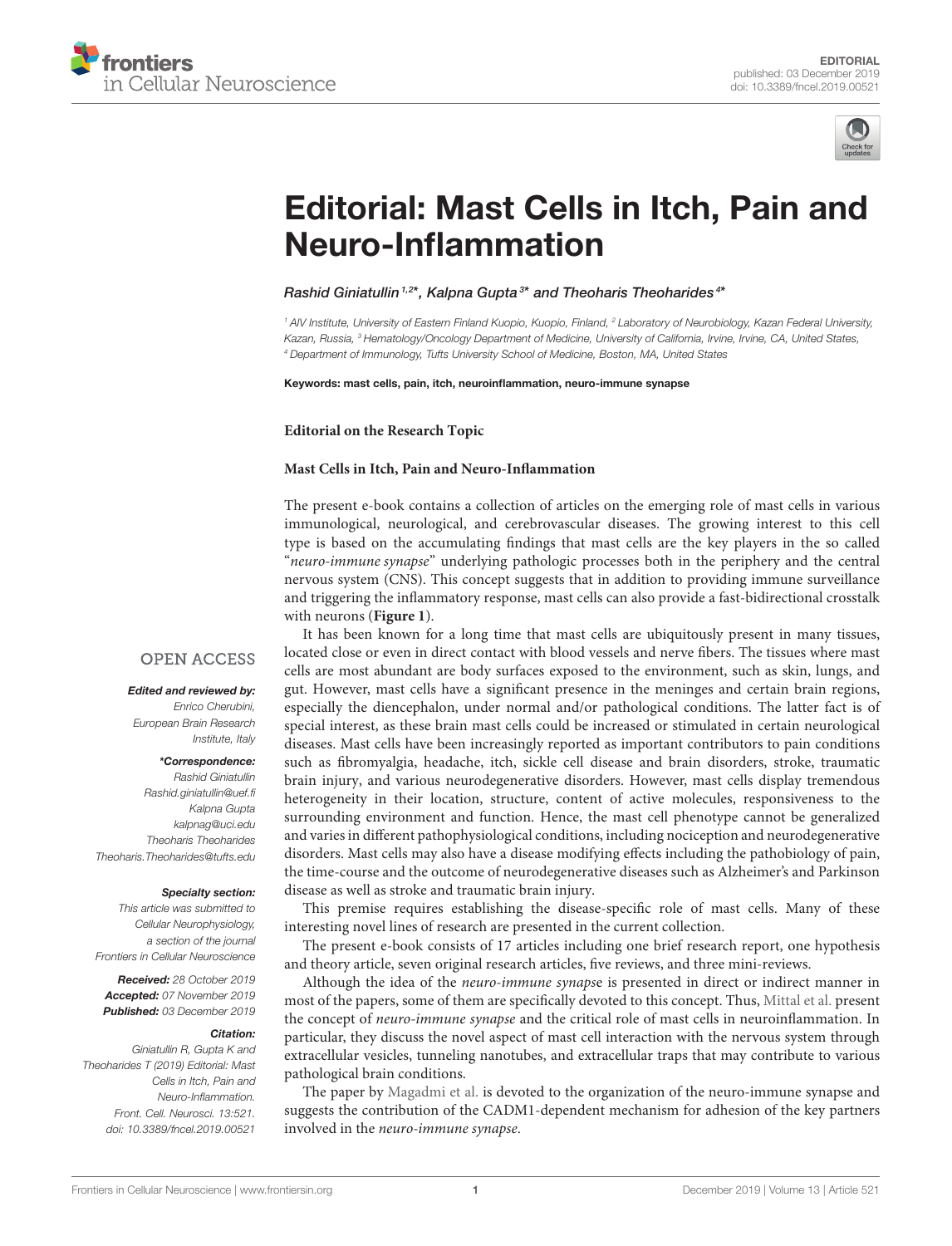

<span id="page-1-0"></span>[Siiskonen and Harvima](https://doi.org/10.3389/fncel.2019.00422) present the concept of the neuroimmune synapse for skin disorders. They reviewed the role of crosstalk between mast cells with sensory nerves as the contributors to neurogenic inflammation and pruritus in chronic skin inflammation.

The most widely accepted role of mast cells is the promotion of pain states. [Theoharides et al.](https://doi.org/10.3389/fncel.2019.00353) proposed that thalamic mast cells contribute to inflammation and pain in fibromyalgia by releasing multiple pro-inflammatory molecules which could either stimulate thalamic nociceptive neurons directly or activate microglia in the diencephalon. They also suggest stabilization of mast cells as the novel approach in treating this painful state.

[Richards et al.](https://doi.org/10.3389/fncel.2019.00294) demonstrate the discogenic back pain and mast cell/Proteinase Activated Receptor 2-mediated interactions in this disorder.

In this collection, the role of meningeal mast cells as the triggers of migraine pain and local inflammation, originally proposed by the co-Editor of this e-book, T. Theoharidis, is presented in several papers. The group of Jansen-Olesen, in the original study, explored the role of the newly emerged migraine mediator PACAP as the trigger of degranulation of meningeal [mast cells via the atypical orphan MRGB3-receptor \(Pedersen](https://doi.org/10.3389/fncel.2019.00114) et al.).

The experimental study for [Koroleva et al.](https://doi.org/10.3389/fncel.2019.00195) shows, by using mice deficient in mast cells, that the putative migraine mediator extracellular ATP strongly activates nociceptive firing in meningeal trigeminal afferents via degranulation of resident mast cells and release of serotonin together with the direct excitatory action on the nerve terminals via purinergic receptors.

[Irmak et al.](https://doi.org/10.3389/fncel.2019.00136) review the role of meningeal mast cells in migraine pathology by further developing the concept of couplings between the sensory nerve fibers and meningeal mast cells. They highlight the bidirectional signaling between these key partners of the neuro-immune synapse and shared fate of them in generation of the persistent pain state specific for migraine.

The study by [Nurkhametova et al.](https://doi.org/10.3389/fncel.2019.00045) demonstrates the important contribution of P2X7 receptors to ATP-driven activation of meningeal mast cells, suggesting these purinergic mechanisms as potential triggers of neuroinflammation and pain sensitization in migraine.

[Traina](https://doi.org/10.3389/fncel.2019.00345) presents an interesting view on the contribution of intestinal microbiota to mood and behavioral disorders via microbiota–gut–brain axis.

Several papers analyze the role of mast cells in brain disorders and suggest the beneficial role of their stabilization as a promising therapeutic approach. Thus, the study by [Dong et al.](https://doi.org/10.3389/fncel.2019.00191) shows that the stabilization of brain mast cells alleviated neuroinflammation by inhibiting microglia activation.

The paper by [Jones and Gupta](https://doi.org/10.3389/fncel.2019.00171) provides the general overview of the field of mast cells in neuroinflammation and neurodegeneration with the focus on development and progression of four prominent neurodegenerative diseases: Alzheimer's Disease, Parkinson's Disease, Amyotrophic Lateral Sclerosis, and Huntington's Disease.

[Laurino et al.](https://doi.org/10.3389/fncel.2019.00176) shows that 3-iodothyroacetic acid degranulate hypothalamic mast cells to provide the antidepressant effect in the brain circuits via histamine signaling.

[Arac et al.](https://doi.org/10.3389/fncel.2019.00126) in the "Hypothesis and Theory" article, which is based on their recent original study, further develop the idea that meningeal mast cells are the key effectors in stroke pathology.

[Landucci et al.](https://doi.org/10.3389/fncel.2019.00079) present an interesting hypothesis that thyroid function may affect mast cell function, consequently, and they suggest that mast cell degranulation in the brain may impact thyroid function.

Several papers highlight the phenomenon and explore the underlaying mechanisms of mast cell-induced modulation of the blood-brain barrier permeability. Thus, [Kempuraj et al.](https://doi.org/10.3389/fncel.2019.00054) focuses on the pathogenic stress as the initial trigger in development of neurodegenerative diseases. Specially, they propose the important role of the stress associated corticotropin-releasing hormone (CRH) in activation of mast cells ultimately leading to neuroinflammation.

[Tran et al.](https://doi.org/10.3389/fncel.2019.00056) provide novel mechanistic insights into mast cellinduced blood-brain barrier damage in cerebrovascular diseases via endoplasmic reticulum stress in the endothelium.

In summary, this e-book presents the current state of knowledge about the involvement of mast cells in pain, itch, neuroinflammation, and associated neurological disorders. This collection identifies treatable targets for the development of novel pharmacologic agents and approaches for the treatment of pain and neuro-inflammatory disorders.

## AUTHOR'S NOTE

The editorial is devoted to the memory of our colleague Stephen Skaper who passed away in 2018 soon after start of this project. Dr. Skaper's contribution to the field of mast cells will continue to guide the field, and his contribution to the editorial efforts of this issue are highly appreciated.